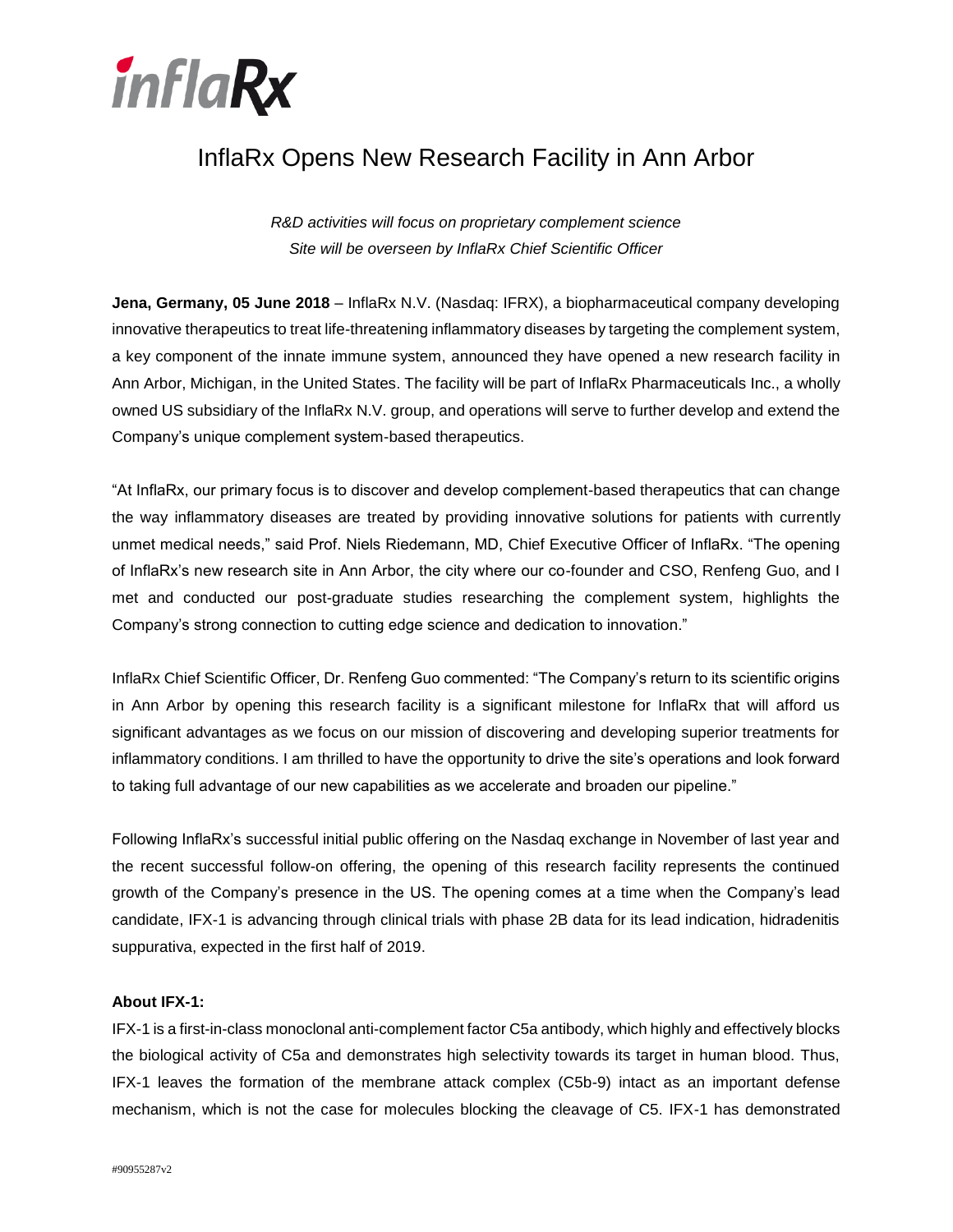control of the inflammatory response driven tissue and organ damage by specifically blocking C5a as a key "amplifier" of this response in pre-clinical studies. IFX-1 is the first monoclonal anti-C5a antibody introduced into clinical development that has, to date, successfully completed three clinical Phase II studies. In total, more than 150 patients have so far been treated with IFX-1, which was well tolerated. IFX-1 is currently being developed for different inflammatory indications.

#### **About InflaRx N.V.:**

InflaRx (Nasdaq: IFRX) is a clinical-stage biopharmaceutical company focused on applying its proprietary anti-C5a technology to discover and develop first-in-class, potent and specific inhibitors of C5a. Complement C5a is a powerful inflammatory mediator involved in the progression of a wide variety of autoimmune and other inflammatory diseases. InflaRx was founded in 2007 and has offices in Jena and Munich, Germany. InflaRx is listed on the Nasdaq Global Select Market in the United States under the trading symbol "IFRX". For further information please visit [www.inflarx.com.](http://www.inflarx.com/)

## **Contacts:**

**InflaRx N.V.** Prof. Dr. Niels C. Riedemann, CEO info@inflarx.de +49 3641 508180

Arnd Christ, CFO info@inflarx.de +49 89 4141897800

## **Investor Relations LifeSci Advisors**

Chris Maggos chris@lifesciadvisors.com +41 79 367 6254

## **Media US**

**LifeSci Public Relations** Matt Middleman, M.D. matt@lifescipublicrelations.com +1 646 627 8384